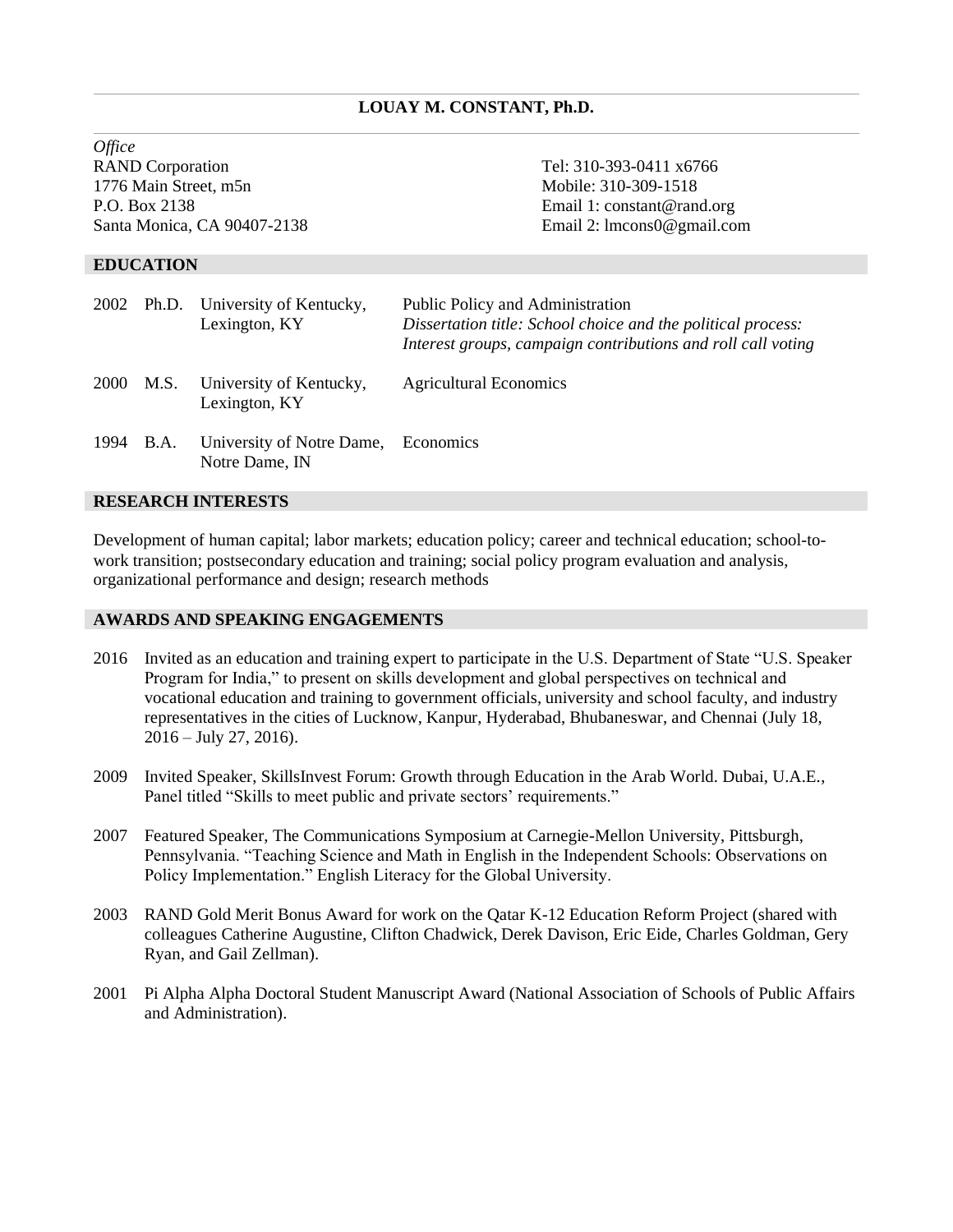## **PROFESSIONAL EXPERIENCE**

- $2002 -$ Present *Senior Policy Researcher*, RAND Santa Monica, CA (2007-Present)
	- Doha, Qatar (2003-2007) Pittsburgh, PA (2002-2003)
- $2020 -$ *Affiliate Professor, Pardee RAND Graduate School*, Santa Monica, CA

Present;  $2013 -$ 

2018

- $2010 -$ *Adjunct Instructor,* School of Policy, Planning, and Development
- 2015 Sol Price School of Public Policy, University of Southern California, Los Angeles, CA

# **SCHOLARSHIP**

# PEER-REVIEWED MONOGRAPHS AND REPORTS

- 2020 Constant, Louay, Jennie W. Wenger, Linda Cottrell, Stephani L. Wrabel, and Wing Yi Chan, *National Guard Youth ChalleNGe: Program Progress in 2018–2019*, Santa Monica, Calif.: RAND Corporation, RR-4294-OSD, 2020. As of December 28, 2020: [https://www.rand.org/pubs/research\\_reports/RR4294.html.](https://www.rand.org/pubs/research_reports/RR4294.html)
- 2020 Constant, Louay, Ifeanyi Edochie, Peter Glick, Jeffrey Martini, and Chandra Garber, *Barriers to Employment That Women Face in Egypt: Policy Challenges and Considerations*, Santa Monica, Calif.: RAND Corporation, RR-2868-RC, 2020. As of December 21, 2020: [https://www.rand.org/pubs/research\\_reports/RR2868.html.](https://www.rand.org/pubs/research_reports/RR2868.html)
- 2020 Glick, Peter, Louay Constant, Ifeanyi Edochie, and Shanthi Nataraj, *Online Outsourcing: Prospects for Increasing Youth Employment and Reducing Poverty in Indonesia*, Santa Monica, Calif.: RAND Corporation, PE-271-RC, 2020. As of December 21, 2020: https://www.rand.org/pubs/perspectives/PE271.html.
- 2019 Constant, Louay, Jennie W. Wenger, Linda Cottrell, Wing Yi Chan, and Kathryn A. Edwards, *National Guard Youth ChalleNGe: Program Progress in 2017–2018*, Santa Monica, Calif.: RAND Corporation, RR-2907-OSD, 2019. As of December 28, 2020: [https://www.rand.org/pubs/research\\_reports/RR2907.html.](https://www.rand.org/pubs/research_reports/RR2907.html)
- 2018 Kumar, Krishna B., Shelly Culbertson, Louay Constant, Shanthi Nataraj, Fatih Unlu, Kathryn E. Bouskill, Joy S. Moini, Katherine Costello, Gursel Rafig oglu Aliyev, and Fadia Afashe, *Opportunities for All: Mutually Beneficial Opportunities for Syrians and Host Countries in Middle Eastern Labor Markets*, Santa Monica, Calif.: RAND Corporation, RR-2653-QFFD, 2018. As of December 28, 2020: [https://www.rand.org/pubs/research\\_reports/RR2653.html.](https://www.rand.org/pubs/research_reports/RR2653.html)
- 2018 Wenger, Jennie W., Caolionn O'Connell, Louay Constant, and Andrew J. Lohn, *The Value of Experience in the Enlisted Force*, Santa Monica, Calif.: RAND Corporation, RR-2211-A, 2018. As of December 21, 2020: [https://www.rand.org/pubs/research\\_reports/RR2211.html.](https://www.rand.org/pubs/research_reports/RR2211.html)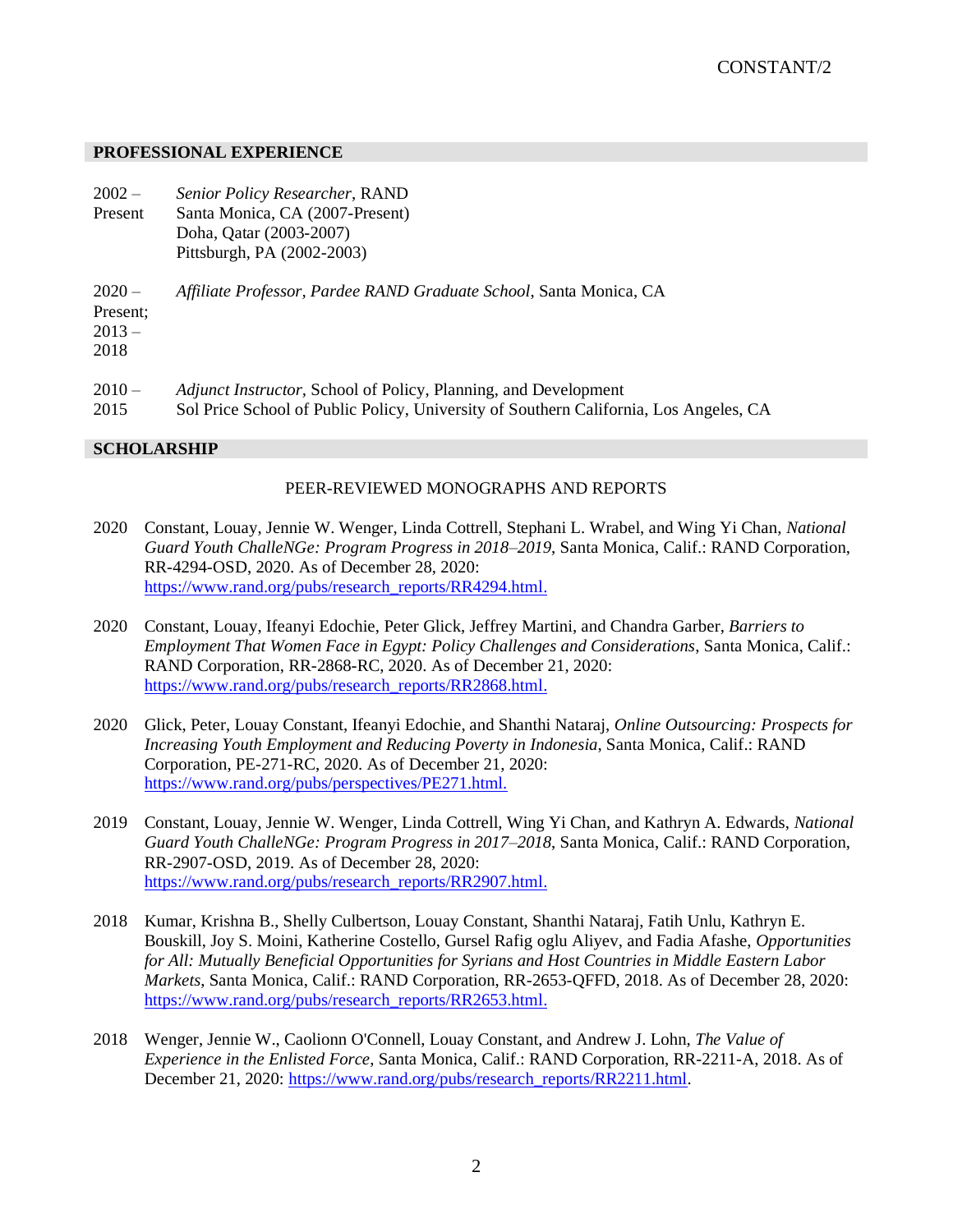- 2018 Wenger, Jennie W., Louay Constant, and Linda Cottrell, *National Guard Youth ChalleNGe: Program Progress in 2016–2017*, Santa Monica, Calif.: RAND Corporation, RR-2276-OSD, 2018. As of December 28, 2020: https://www.rand.org/pubs/research\_reports/RR2276.html.
- 2017 Wenger, Jennie W., Louay Constant, Linda Cottrell, Thomas E. Trail, Michael J. D. Vermeer, and Stephani L. Wrabel, *National Guard Youth ChalleNGe: Program Progress in 2015–2016*, Santa Monica, Calif.: RAND Corporation, RR-1848-OSD, 2017. As of December 28, 2020: https://www.rand.org/pubs/research\_reports/RR1848.html.
- 2016 Understanding the Labor Market in Saudi Arabia: Results from Three Linked Quantitative Studies with Saudi Nationals, Firms/Employers and Expatriate Workers. Policy Research Report EW-P151233- ESW-BBRTA. World Bank, Social Protection and Labor Global Practice, Middle East and North Africa.
- 2016 Vernez, Georges, Shelly Culbertson, Louay Constant, and Rita T. Karam, *Initiatives to Improve Quality of Education in the Kurdistan Region — Iraq: Administration, School Monitoring, Private School Policies, and Teacher Training*, Kurdistan Regional Government, RR-960-KRG, 2016. As of December 28, 2020: [https://www.rand.org/pubs/research\\_reports/RR960.html.](https://www.rand.org/pubs/research_reports/RR960.html)
- 2015 Culbertson, Shelly and Louay Constant, *Education of Syrian Refugee Children: Managing the Crisis in Turkey, Lebanon, and Jordan*, Santa Monica, Calif.: RAND Corporation, RR-859-CMEPP, 2015. As of December 28, 2020: [https://www.rand.org/pubs/research\\_reports/RR859.html.](https://www.rand.org/pubs/research_reports/RR859.html)
- 2015 Markel, M. Wade, Bryan W. Hallmark, Peter Schirmer, Louay Constant, Jaime L. Hastings, Henry A. Leonard, Kristin J. Leuschner, Lauren A. Mayer, Caolionn O'Connell, Christina Panis, Jose Rodriguez, Lisa Saum-Manning, and Jonathan Welch, *A Preliminary Assessment of the Regionally Aligned Forces (RAF) Concept's Implications for Army Personnel Management*, Santa Monica, Calif.: RAND Corporation, RR-1065-A, 2015. As of December 21, 2020: [https://www.rand.org/pubs/research\\_reports/RR1065.html.](https://www.rand.org/pubs/research_reports/RR1065.html)
- 2015 Shatz, Howard J., Louay Constant, Francisco Perez-Arce, Eric Robinson, Robin L. Beckman, Haijing Crystal Huang, Peter Glick, and Bonnie Ghosh-Dastidar, *Improving the Mongolian Labor Market and Enhancing Opportunities for Youth*, Santa Monica, Calif.: RAND Corporation, RR-1092-ILS, 2015. As of December 21, 2020: [https://www.rand.org/pubs/research\\_reports/RR1092.html.](https://www.rand.org/pubs/research_reports/RR1092.html)
- 2015 Anthony, C. Ross, Louay Constant, Shelly Culbertson, Peter Glick, Krishna B. Kumar, Robin Meili, Melinda Moore, Howard J. Shatz, and Georges Vernez, *Making an Impact in the Kurdistan Region — Iraq: Summary of Four Studies to Assess the Present and Future Labor Market, Improve Technical Vocational Education and Training, Reform the Health Sector, and Build Data Collection Capacity*, Kurdistan Regional Government, RR-873-KRG, 2015. As of December 21, 2020: [https://www.rand.org/pubs/research\\_reports/RR873.html.](https://www.rand.org/pubs/research_reports/RR873.html)
- 2014 Brown, Ryan Andrew, Louay Constant, Peter Glick, and Audra K. Grant, *Youth in Jordan: Transitions from Education to Employment*, Santa Monica, Calif.: RAND Corporation, RR-556-CMEPP, 2014. As of December 21, 2020: [https://www.rand.org/pubs/research\\_reports/RR556.html.](https://www.rand.org/pubs/research_reports/RR556.html)
- 2014 Shatz, Howard J., Louay Constant, Jill E. Luoto, Alexandria Smith, and Shmuel Abramzon, *An Assessment of the Present and Future Labor Market in the Kurdistan Region — Iraq: Implications for Policies to Increase Private-Sector Employment*, Kurdistan Regional Government, RR-489-KRG, 2014. As of December 27, 2020: https://www.rand.org/pubs/research\_reports/RR489.html.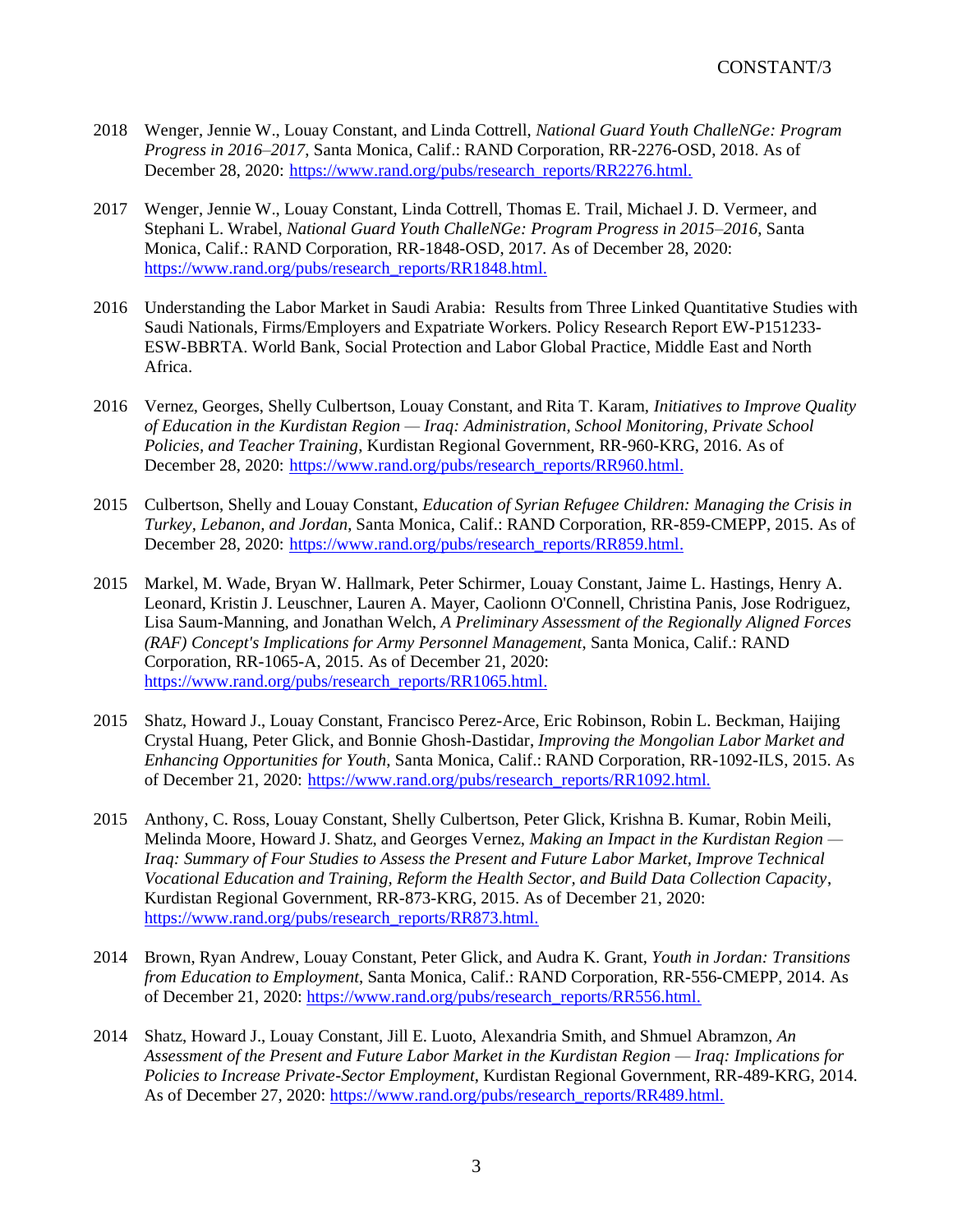- 2014 Constant, Louay, Shelly Culbertson, Cathy Stasz, and Georges Vernez, *Improving Technical Vocational Education and Training in the Kurdistan Region — Iraq*, Kurdistan Regional Government, RR-277-KRG, 2014. As of December 28, 2020: [https://www.rand.org/pubs/research\\_reports/RR277.html.](https://www.rand.org/pubs/research_reports/RR277.html)
- 2014 Vernez, Georges, Shelly Culbertson, and Louay Constant, *Strategic Priorities for Improving Access to Quality Education in the Kurdistan Region — Iraq*, Kurdistan Regional Government, MG-1140-1- KRG, 2014. As of December 28, 2020: [https://www.rand.org/pubs/monographs/MG1140-1.html.](https://www.rand.org/pubs/monographs/MG1140-1.html)
- 2014 Hansen, Michael L., Howard J. Shatz, Louay Constant, Alexandria Smith, Krishna B. Kumar, Heather Krull, and Artur Usanov, *Strategies for Private-Sector Development and Civil-Service Reform in the Kurdistan Region — Iraq*, Kurdistan Regional Government, MG-1117-1-KRG, 2014. As of December 28, 2020: [https://www.rand.org/pubs/monographs/MG1117-1.html.](https://www.rand.org/pubs/monographs/MG1117-1.html)
- 2013 Pernin, Christopher G., Dwayne M. Butler, Louay Constant, Lily Geyer, Duncan Long, Dan Madden, John E. Peters, James D. Powers, and Michael Shurkin, *Readiness Reporting for an Adaptive Army*, Santa Monica, Calif.: RAND Corporation, RR-230-A, 2013. As of December 21, 2020: [https://www.rand.org/pubs/research\\_reports/RR230.html.](https://www.rand.org/pubs/research_reports/RR230.html)
- 2012 Perez-Arce, Francisco, Louay Constant, David S. Loughran, and Lynn A. Karoly, *A Cost-Benefit Analysis of the National Guard Youth ChalleNGe Program*, Santa Monica, Calif.: RAND Corporation, TR-1193-NGYF, 2012. As of December 28, 2020: https://www.rand.org/pubs/technical\_reports/TR1193.html.
- 2012 Henry, Keith, Obaid Younossi, Maryah Al-Dafa, Shelly Culbertson, Michael G. Mattock, Thomas Light, and Charlene Rohr, *Qatar's School Transportation System: Supporting Safety, Efficiency, and Service Quality*, Santa Monica, Calif.: RAND Corporation, MG-1136-QATAR, 2012. As of December 28, 2020: [https://www.rand.org/pubs/monographs/MG1136.html.](https://www.rand.org/pubs/monographs/MG1136.html)
- 2010 Bodilly, Susan J., Jennifer Sloan McCombs, Nathan Orr, Ethan Scherer, Louay Constant, and Daniel Gershwin, *Hours of Opportunity, Volume 1: Lessons from Five Cities on Building Systems to Improve After-School, Summer School, and Other Out-of-School-Time Programs*, Santa Monica, Calif.: RAND Corporation, MG-1037-WF, 2010. As of December 28, 2020: https://www.rand.org/pubs/monographs/MG1037.html.
- 2010 McCombs, Jennifer Sloan, Nathan Orr, Susan J. Bodilly, Scott Naftel, Louay Constant, Ethan Scherer, and Daniel Gershwin, *Hours of Opportunity, Volume 2: The Power of Data to Improve After-School Programs Citywide*, Santa Monica, Calif.: RAND Corporation, MG-1037/1-WF, 2010. As of December 28, 2020: https://www.rand.org/pubs/monographs/MG1037z1.html.
- 2010 McCombs, Jennifer Sloan, Susan J. Bodilly, Nathan Orr, Ethan Scherer, Louay Constant, and Daniel Gershwin, *Hours of Opportunity, Volume 3: Profiles of Five Cities Improving After-School Programs Through a Systems Approach*, Santa Monica, Calif.: RAND Corporation, TR-882-WF, 2010. As of December 28, 2020: https://www.rand.org/pubs/technical\_reports/TR882.html.
- 2009 Zellman, Gail L., Gery W. Ryan, Rita T. Karam, Louay Constant, Hanine Salem, Gabriella C. Gonzalez, Charles A. Goldman, Hessa Al-Thani, and Kholode Al-Obaidli, *Implementation of the K-12 Education Reform in Qatar's Schools*, Santa Monica, Calif.: RAND Corporation, MG-880-QATAR, 2009. As of December 28, 2020: https://www.rand.org/pubs/monographs/MG880.html.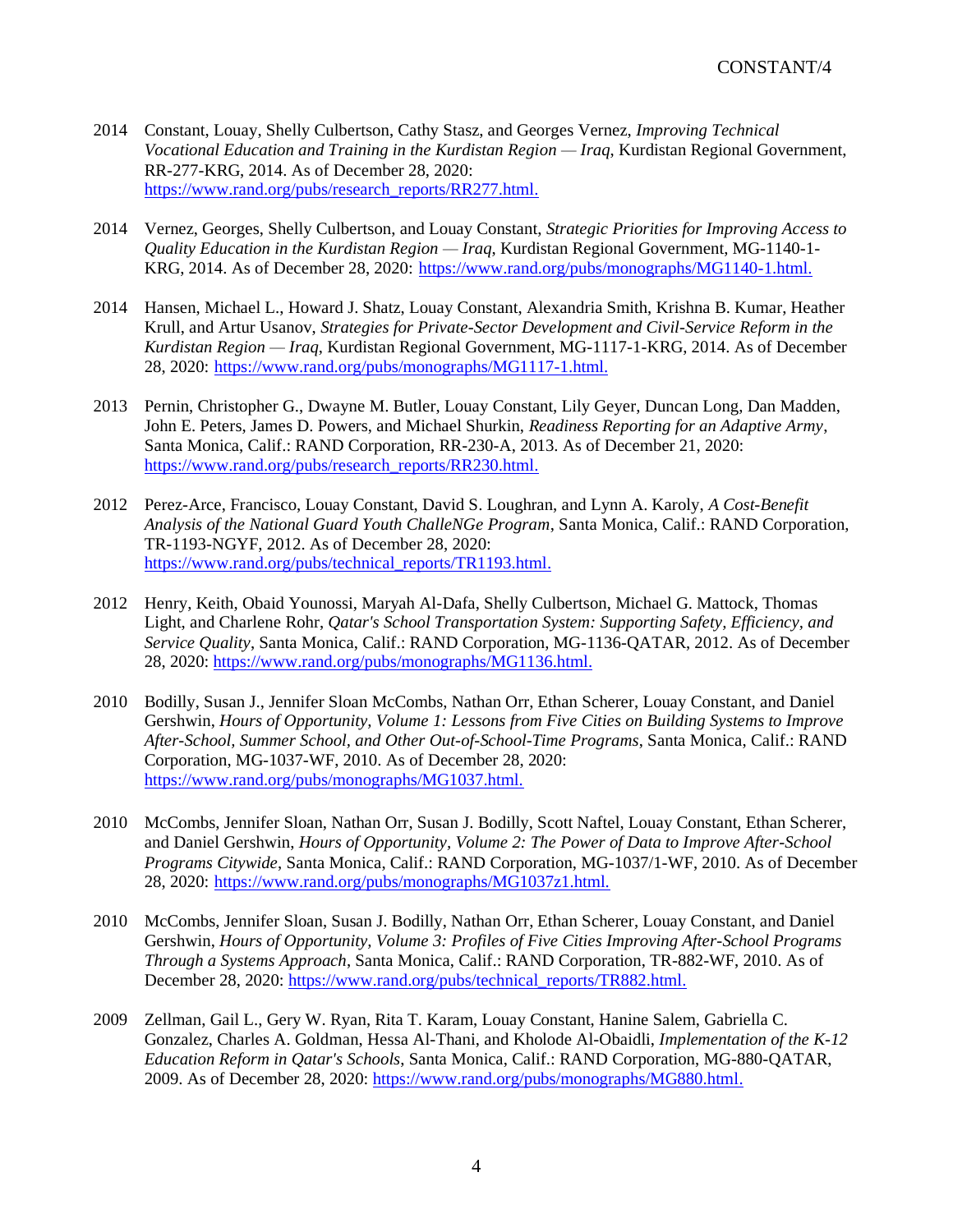- 2009 Guarino, Cassandra M., Titus Galama, Louay Constant, Gabriella C. Gonzalez, Jeffery C. Tanner, and Charles A. Goldman, *Developing a School Finance System for K-12 Reform in Qatar*, Santa Monica, Calif.: RAND Corporation, MG-839-QATAR, 2009. As of December 27, 2020: https://www.rand.org/pubs/monographs/MG839.html.
- 2009 Augustine, Catherine H., Gabriella C. Gonzalez, Gina Schuyler Ikemoto, Jennifer Russell, Gail L. Zellman, Louay Constant, Jane Armstrong, and Jake Dembosky, *Improving School Leadership: The Promise of Cohesive Leadership Systems*, Santa Monica, Calif.: RAND Corporation, MG-885-WF, 2009. As of December 28, 2020: <https://www.rand.org/pubs/monographs/MG885.html>.
- 2008 Gonzalez, Gabriella C., Lynn A. Karoly, Louay Constant, Hanine Salem, and Charles A. Goldman, *Facing Human Capital Challenges of the 21st Century: Education and Labor Market Initiatives in Lebanon, Oman, Qatar, and the United Arab Emirates*, Santa Monica, Calif.: RAND Corporation, MG-786-RC, 2008. As of December 28, 2020: https://www.rand.org/pubs/monographs/MG786.html.
- 2008 Constant, Louay, Vazha Nadareishvili, and Hanine Salem, *A Survey of Qatari Secondary School Seniors: Methods and Results*, Santa Monica, Calif.: RAND Corporation, TR-577-QATAR, 2008. As of December 21, 2020: [https://www.rand.org/pubs/technical\\_reports/TR577.html](https://www.rand.org/pubs/technical_reports/TR577.html).
- 2007 Stasz, Cathy, Eric R. Eide, and Paco Martorell (with Louay Constant, Charles A. Goldman, Joy S. Moini, Vazha Nadareishvili, Hanine Salem), *Post-Secondary Education in Qatar: Employer Demand, Student Choice, and Options for Policy*, Santa Monica, Calif.: RAND Corporation, MG-644-QATAR, 2007. As of December 28, 2020: <https://www.rand.org/pubs/monographs/MG644.html>.
- 2007 Brewer, Dominic J., Catherine H. Augustine, Gail L. Zellman, Gery W. Ryan, Charles A. Goldman, Cathy Stasz, and Louay Constant, *Education for a New Era: Design and Implementation of K-12 Education Reform in Qatar*, Santa Monica, Calif.: RAND Corporation, MG-548-QATAR, 2007. As of December 28, 2020: [https://www.rand.org/pubs/monographs/MG548.html.](https://www.rand.org/pubs/monographs/MG548.html)
- 2006 Brewer, Dominic J., Charles A. Goldman, Catherine H. Augustine, Gail L. Zellman, Gery W. Ryan, Cathy Stasz, and Louay Constant, *An Introduction to Qatar's Primary and Secondary Education Reform*, Santa Monica, Calif.: RAND Corporation, WR-399-SEC, 2006. As of December 28, 2020: [https://www.rand.org/pubs/working\\_papers/WR399.html.](https://www.rand.org/pubs/working_papers/WR399.html)
- 2004 Juvonen, Jaana, Vi-Nhuan Le, Tessa Kaganoff, Catherine H. Augustine, and Louay Constant. *Focus on the Wonder Years: Challenges Facing the American Middle School*. RAND MG-139-EDU, Santa Monica, CA. [https://www.rand.org/pubs/monographs/MG139.html.](https://www.rand.org/pubs/monographs/MG139.html)

### JOURNAL ARTICLES, INVITED ARTICLES

- 2020 Datta, Namita, Louay Constant, Natanee Thawesaengskulthai, Hannah Acheson-Field. "Addressing Employment Obstacles for Young Syrian Refugee Women." Jobs Notes No. 12. World Bank, Washington, DC. [https://openknowledge.worldbank.org/handle/10986/33900.](https://openknowledge.worldbank.org/handle/10986/33900)
- 2012 Constant, Louay, Charles Goldman, and Gail Zellman. Qatar in Balancing Freedom, Autonomy, and Accountability in Education. Charles L. Glenn and Jan De Groof (eds.), Oisterwijk, The Netherlands, Wolf Legal Publishers. [https://www.rand.org/pubs/external\\_publications/EP50162.html.](https://www.rand.org/pubs/external_publications/EP50162.html)
- 2011 Zellman, Gail L., Louay Constant, and Charles A. Goldman, *K-12 Education Reform in Qatar*, Deutsches Orient-Institut, RP-1428, 2011. As of December 21, 2020: [https://www.rand.org/pubs/reprints/RP1428.html.](https://www.rand.org/pubs/reprints/RP1428.html)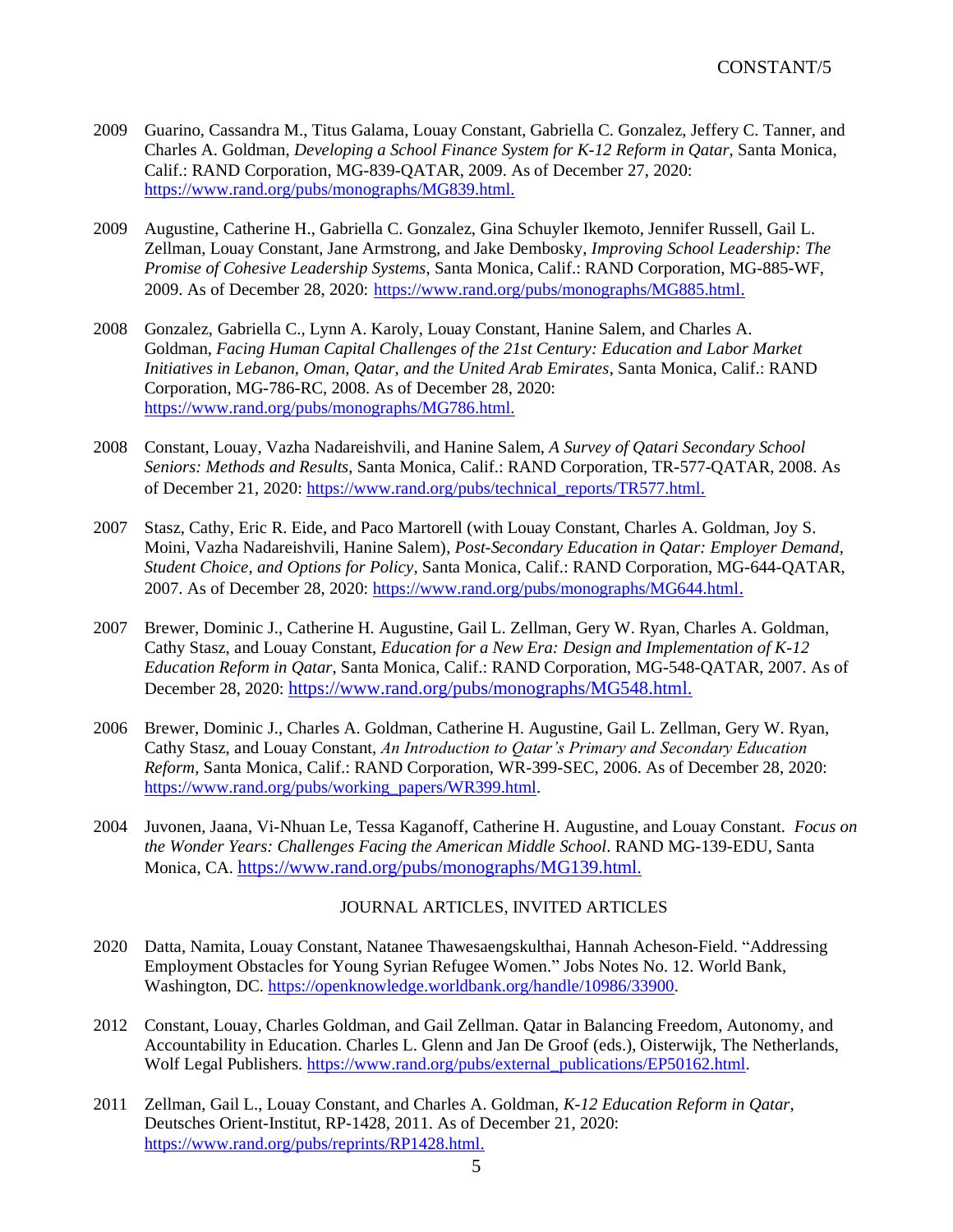- 2010 Constant, Louay, Charles A. Goldman, Gail Zellman, Catherine H. Augustine, Titus Galama, Gabriella C. Gonzalez, Cassandra A. Guarino, Rita Karam, Gery Wayne Ryan, and Hanine Salem. Promoting Quality and Variety Through the Public Financing of Privately Operated Schools in Qatar. Journal of School Choice, 4(4): 450-473. [https://www.tandfonline.com/doi/pdf/10.1080/15582159.2010.526855.](https://www.tandfonline.com/doi/pdf/10.1080/15582159.2010.526855)
- 2006 Constant, Louay. When Money Matters: Campaign Contributions, Roll Call Votes, and School Choice in Florida. Journal of State Politics and Policy Quarterly, vol. 6, no. 2, Champaign, IL. https://doi.org/10.1177%2F153244000600600204.

# **COMMENTARIES AND BLOGS**

- 2020 Louay Constant and Troy Smith. "Curb Climate Change After COVID-19? Fast-Growing India and Brazil Are Key." *United Press International*. [https://www.rand.org/blog/2020/12/curb-climate-change](https://www.rand.org/blog/2020/12/curb-climate-change-after-covid-19-fast-growing-india.html)[after-covid-19-fast-growing-india.html.](https://www.rand.org/blog/2020/12/curb-climate-change-after-covid-19-fast-growing-india.html)
- 2020 Namita Datta, Louay Constant, and Kavell Joseph. "Five Strategies to Address Employment Hurdles Faced by Young Syrian Women Refugees." *The World Bank Jobs and Development Blog*. [https://www.rand.org/blog/2020/10/five-strategies-to-address-employment-hurdles-faced.html.](https://www.rand.org/blog/2020/10/five-strategies-to-address-employment-hurdles-faced.html)
- 2020 Krishna Kumar and Louay Constant. "Addressing Lebanon's Ailments, Acute and Chronic." *RealClearWorld*. [https://www.rand.org/blog/2020/09/addressing-lebanons-ailments-acute-and](https://www.rand.org/blog/2020/09/addressing-lebanons-ailments-acute-and-chronic.html)[chronic.html.](https://www.rand.org/blog/2020/09/addressing-lebanons-ailments-acute-and-chronic.html)
- 2020 Louay Constant. "Economic Recovery in Egypt Should Include Women." *United Press International.* [https://www.rand.org/blog/2020/05/economic-recovery-in-egypt-should-include-women.html.](https://www.rand.org/blog/2020/05/economic-recovery-in-egypt-should-include-women.html)
- 2019 Afashe, Fadia and Louay Constant. "Economic Burden or Opportunity? How Syrian Refugees Can Contribute to Local Economies." *The SASA Post.* [https://www.rand.org/blog/2019/03/economic-burden](https://www.rand.org/blog/2019/03/economic-burden-or-opportunity-how-syrian-refugees.html)[or-opportunity-how-syrian-refugees.html.](https://www.rand.org/blog/2019/03/economic-burden-or-opportunity-how-syrian-refugees.html)
- 2019 Constant, Louay, Shanthi Nataraj, and Fadia Afashe. "As Refugees, Syrian Women Find Liberation in Working." *United Press International*. [https://www.rand.org/blog/2019/02/as-refugees-syrian-women](https://www.rand.org/blog/2019/02/as-refugees-syrian-women-find-liberation-in-working.html)[find-liberation-in-working.html.](https://www.rand.org/blog/2019/02/as-refugees-syrian-women-find-liberation-in-working.html)
- 2019 Nataraj, Shanthi and Louay Constant. "Syrian Refugee Skills: A Missed Opportunity for Host Countries." *RealClear World*. [https://www.rand.org/blog/2019/02/syrian-skills-a-missed](https://www.rand.org/blog/2019/02/syrian-skills-a-missed-opportunity.html)[opportunity.html.](https://www.rand.org/blog/2019/02/syrian-skills-a-missed-opportunity.html)
- 2016 Constant, Louay. "Making the 'Gap Year' More Inclusive and Purposeful." *The RAND Blog.* [https://www.rand.org/blog/2016/05/making-the-gap-year-more-inclusive-and-purposeful.html.](https://www.rand.org/blog/2016/05/making-the-gap-year-more-inclusive-and-purposeful.html)
- 2016 Culbertson, Shelly and Louay Constant. "Battered by War, Syrian Refugees Kids Need to be Taught," *Newsweek*. [https://www.rand.org/blog/2016/01/battered-by-war-syrian-refugee-kids-need-to-be](https://www.rand.org/blog/2016/01/battered-by-war-syrian-refugee-kids-need-to-be-taught.html)[taught.html.](https://www.rand.org/blog/2016/01/battered-by-war-syrian-refugee-kids-need-to-be-taught.html)
- 2014 Constant, Louay, Cathleen Stasz, Shelly Culbertson, Georges Vernez. "Building a Sound Technical and Vocational Education and Training System," *EduTech Magazine.* [https://www.rand.org/blog/2014/12/building-a-sound-technical-and-vocational-education.html\)](https://www.rand.org/blog/2014/12/building-a-sound-technical-and-vocational-education.html).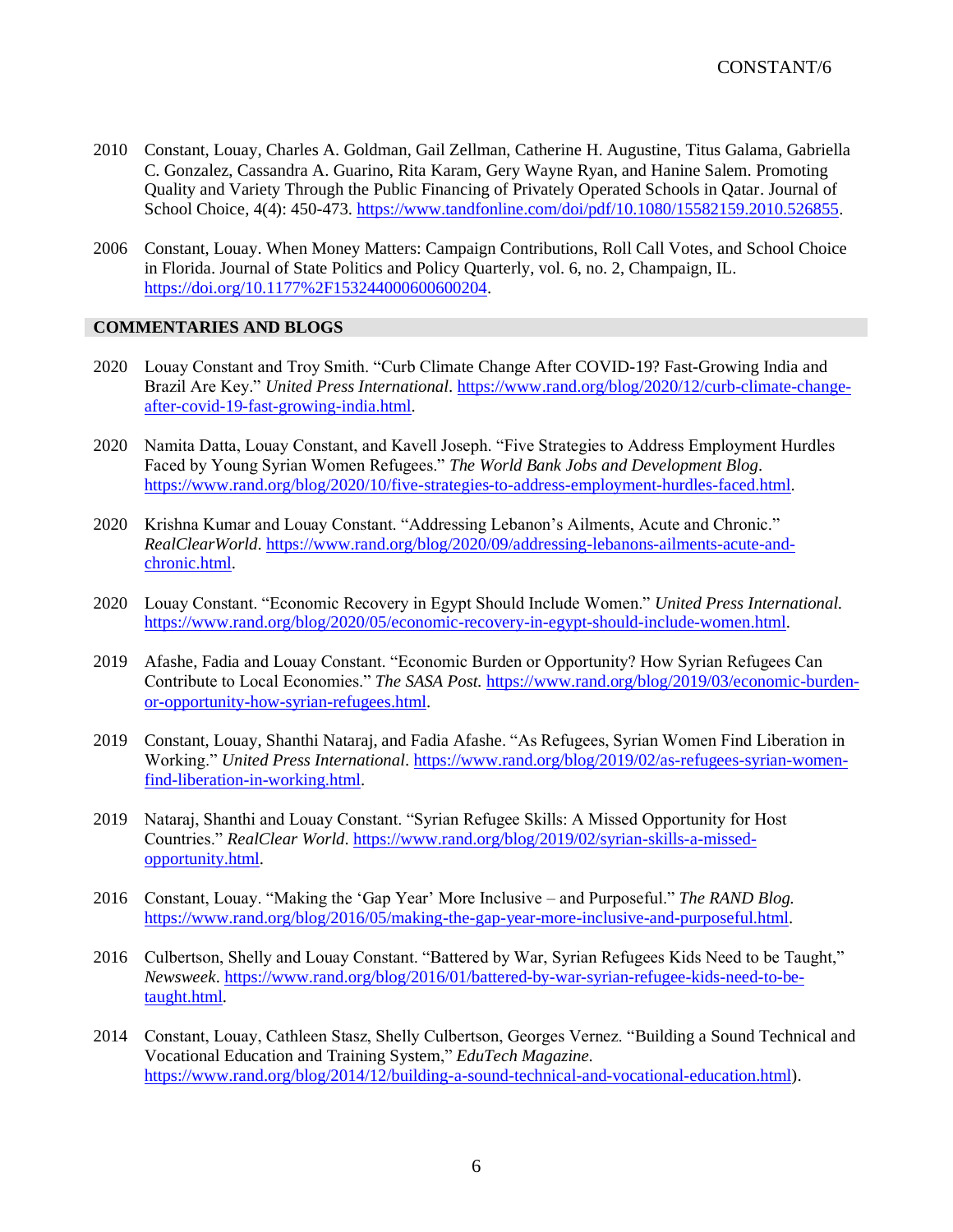### **CONFERENCE PAPERS AND PRESENTATIONS**

- 2009 American Educational Research Organization, San Diego, California. "Qatar's Independent School Reform: Progress, Challenges, and Future Prospects." Symposium titled Comparative Evidence on the Global Phenomenon of Publicly-Financed, Privately-Operated Schools.
- 2007 American Educational Research Organization, Chicago, Illinois. "Systemic School Reform Efforts: Examining Changes in Teacher Quality, Classroom Practices, and Data-driven Decision-making in Qatar." An Interactive Symposium.
- 2004 Association for Public Policy Analysis and Management, Atlanta, Georgia. "Decentralizing K-12 Education: An International Perspective." Poster Presentation (with Derrick Chau).
- 2001 Association for Public Policy Analysis and Management, Washington DC. "Teachers, Political Processes and Educational Resources." Paper Presentation. (with Dr. Eugenia F. Toma).
- 2001 American Education Finance Association, Cincinnati, Ohio. "Interest Groups, Campaign Contributions and Roll Call Votes on Education Bills." Paper Presentation.
- 2001 American Education Finance Association, Cincinnati, Ohio. "Charter School Enrollment Across School Districts and the Productivity of Florida's Schools." Paper Presentation.
- 2000 American Education Finance Association, Austin Texas. "Lobbying by Educational PACs and Education Reform." Paper Presentation.
- 1999 Association for Health Services Research, Chicago, Illinois. "The Implications of the Transition to Managed Care on the Medicaid and Medicare Dually Eligible in Kentucky." Post Presentation.
- 1999 American Society for Public Administration, Orlando, Florida. "The Impact of Socioeconomic and Demographic Factors on Causes of Death in the United States: A Nationwide, County-Level Study." Roundtable Discussion.

### **SELECT CONTRACTS AND GRANTS**

- 2019 Co-Principal Investigator, *National Guard Youth ChalleNGe and Jobs ChalleNGe: Metrics for Success,* Office of the Secretary of Defense for Manpower and Reserve Affairs, Washington, DC.
- 2019 Principal Investigator, *Examining Factors for Safe, Voluntary, and Sustained Post-Conflict Refugee Returns*. State Department Bureau of Population, Refugees, and Migration., Washington, DC.
- 2017 Research Investigator, *National Guard Youth ChalleNGe: Metrics for Measuring Program Outcomes*. Office of the Secretary of Defense for Manpower and Reserve Affairs, Washington, DC.
- 2016 Co-Principal Investigator, *Education System Improvement Research Program Study in Lebanon*, World Bank, Washington, DC
- 2013- 2014 Co-Principal Investigator, *Indicators of Economic Opportunities for the Youth: A Collaboration between Silatech and RAND*, Silatech, Qatar
- 2014 Co-Principal Investigator, *Examining the Mongolian Labor Market and Identifying Constraints to its Performance*, Government of Mongolia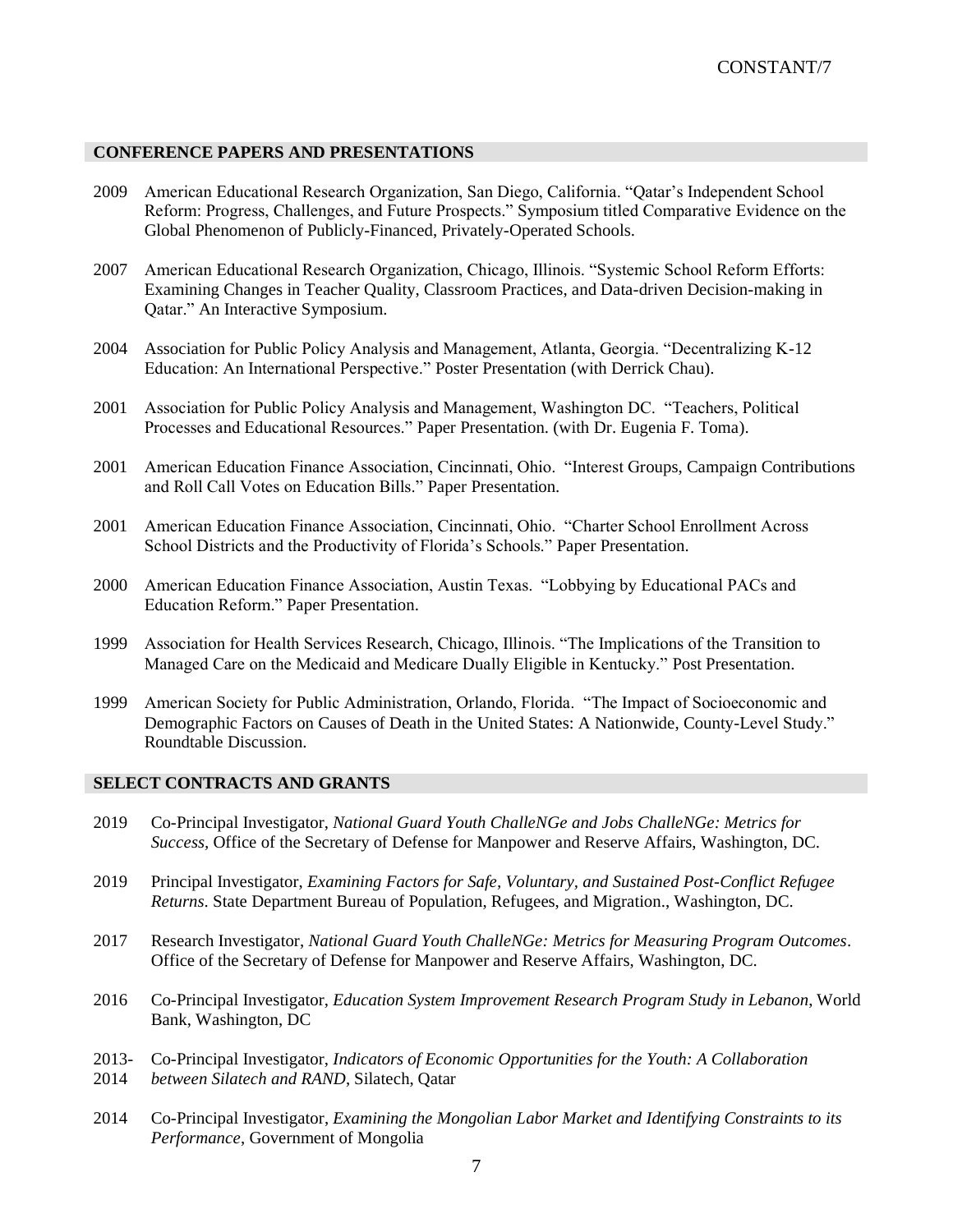- 2013- 2014 Research Investigator, *Improving Education Access and Quality in the Kurdistan Region – Iraq: Phase III*, Kurdistan Regional Government
- 2012- 2013 Co-Principal Investigator, *Improving the Private Sector Labor Market in the Kurdistan Region – Iraq*, Kurdistan Regional Government
- 2012- 2013 Research Investigator, *Improving Education Access and Quality in the Kurdistan Region – Iraq: Phase II*, Kurdistan Regional Government
- 2012 Co-Principal Investigator, *Qatar Supreme Education Council Strategic Planning and Support*, Supreme Education Council, Qatar
- 2010- 2012 Research Investigator, *Improving Education Access and Quality in the Kurdistan Region – Iraq: Phase I*, Kurdistan Regional Government
- 2010- 2014 Co-Principal Investigator, *Education and Employment Opportunities of Youth in Jordan*, RAND Center for Middle East Public Policy (CMEPP) Initiative for Middle East Youth (IMEY)
- 2008- 2010 Research Investigator, *An Evaluation of the Cohesive School Leadership Systems and the State Role in Improving School Leadership*, Wallace Foundation
- 2006- 2007 Co-Principal Investigator, *Human Capital Challenges in the Arab World*, RAND Initiated Research

### **TEACHING AND TRAINING**

PPD 502x Statistical Foundations for Public Management and Policy (Fall 2010 and 2011). This class serves as a graduate level statistical prerequisite for students pursuing the MPP, MPA, or MHA in the School for Policy, Planning, and Development. The goal of the class is to prepare students with the statistical foundations required to intelligently work with numbers and data in managerial situations. Additionally, the course prepares students to take courses in quantitative analysis and policy or program evaluation. Students will review and understand selected statistical techniques for summarizing and analyzing data and for addressing public policy and management questions of interest using applied data analysis. Unlike many foundational courses in statistical analysis, which focus on business statistics or statistical analysis within a particular social science or scientific discipline, this class will focus on statistical applications typically used for public policy and management analysis.

PPD 555 Public Policy Formulation and Implementation (co-instructor with Christopher Nelson, Spring 2012). This course provides an introduction to the key stages through which public problems are recognized, channeled through the political process, and policies to address them formulated and implemented. The course focuses on decisions and processes that happen after the formal adoption of policies and programs. Also, we are not limiting ourselves to decision-making in traditional governmental venues, since policy formulation and implementation is increasingly the joint product of networks of public, nonprofit, private sector, and international groups. The course draws upon a wide range of disciplines (political science, public administration, economics, defense planning, design) and includes examples from a range of policy areas (e.g., education, healthcare, public health, law enforcement, etc.). While the course draws mostly on the American experience, it includes examples and cases from other countries. The course has a "practitioner" orientation in that it seeks to both develop students' understanding of policy formulation and implementation and introduce them to practical tools.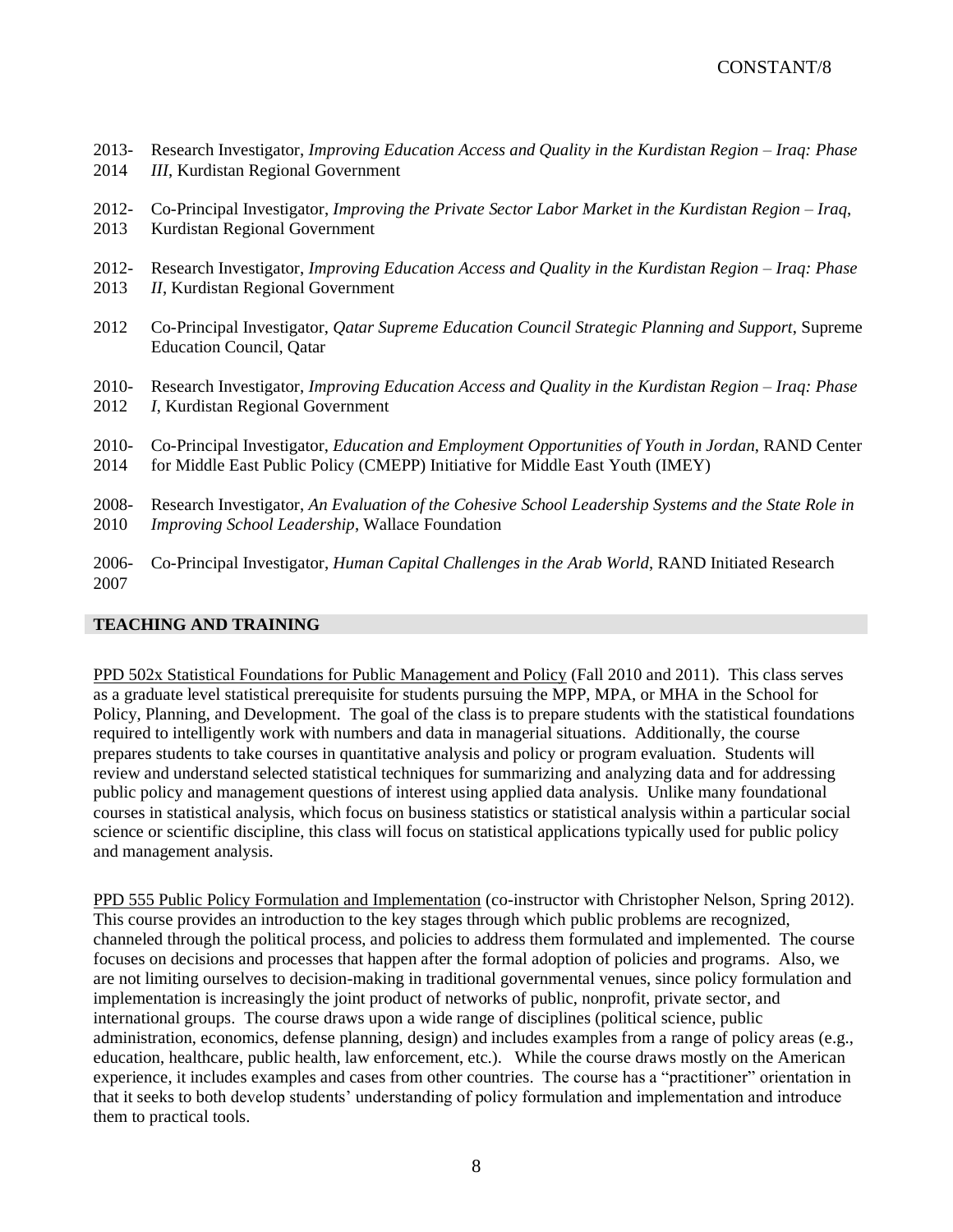Labor Analysis and Policy and the Qatar National Development Strategy Workshop. (May 2014). A workshop organized by the Ministry of Development Planning and Statistics (MDPS) and delivered to government and private sector officials in Qatar. Building on training participants received in quantitative analysis, a review of implementation considerations and challenges was provided. Participants then received training on developing a framework to systematically examine implementation issues focusing on two priority areas selected from the Qatar National Development Strategy: strengthening technical and vocational education and training (TVET) and developing a labor market information system (LMIS) to inform policymaking. Participants were taken through a series of lectures, exercises, and structured discussions to illustrate the concepts.

Overview of Monitoring & Evaluation (M&E): A RAND-Silatech Workshop. (November 2013). In this workshop principles of monitoring and evaluation for organizations were reviewed. The workshop examined M&E conceptually, but also organized participants to break into groups to develop their monitoring and evaluation plans. The workshop reviewed theory of change, theory of action, developing a logical framework, logic modeling, and selecting indicators. Also discussed were differences between monitoring and evaluation for tracking and improvement purposes, and impact evaluation for assessing outcomes using a control group.

Policy Analysis Capacity Building Seminar For Supreme Council of Family Affairs: A RAND-Qatar Policy Institute and Pardee RAND Graduate School Course. (December 2010). Taught the case study module of the course where workshop participants will apply the tools learned in the policy analysis course to examine a specific issue relevant to the mission of the Supreme Council for Family Affairs (SCFA): identifying and addressing the needs of persons with disabilities. The course will focus on using existing work that SCFA has done on this issue. Where relevant, references to other issues or other contexts will be made. Participants will work both individually and in small groups to build on existing work as well as suggest new policy analysis approaches.

## **BOOK REVIEWS**

Constant, Louay. "A Review of Poverty Begins at Home: The Mother-Child Education Programme (MOCEP) in the Kingdom of Bahrain." Journal of Children and Poverty. Vol. 11, No. 2, 2005.

## **PROFESSIONAL SERVICE**

Occasional Reviewer, RAND Research Quality Assurance

Panel Discussant, Midwestern Political Science Association

## **PROFESSIONAL ASSOCIATIONS**

American Educational Research Association Educational Policy and Politics (Division L) American Society for Public Administration Association of Public Policy Analysis and Management Midwest Political Science Association

## **MEDIA INTERVIEWS, NEWS ARTICLES, AND APPEARANCES**

TV: India TV5 Business Bulletin; TV3 News Malaysia Press: Al Fanar Media; Andhra Jyothi (Hindi); Hans India (English); Siasat Daily (Urdu)